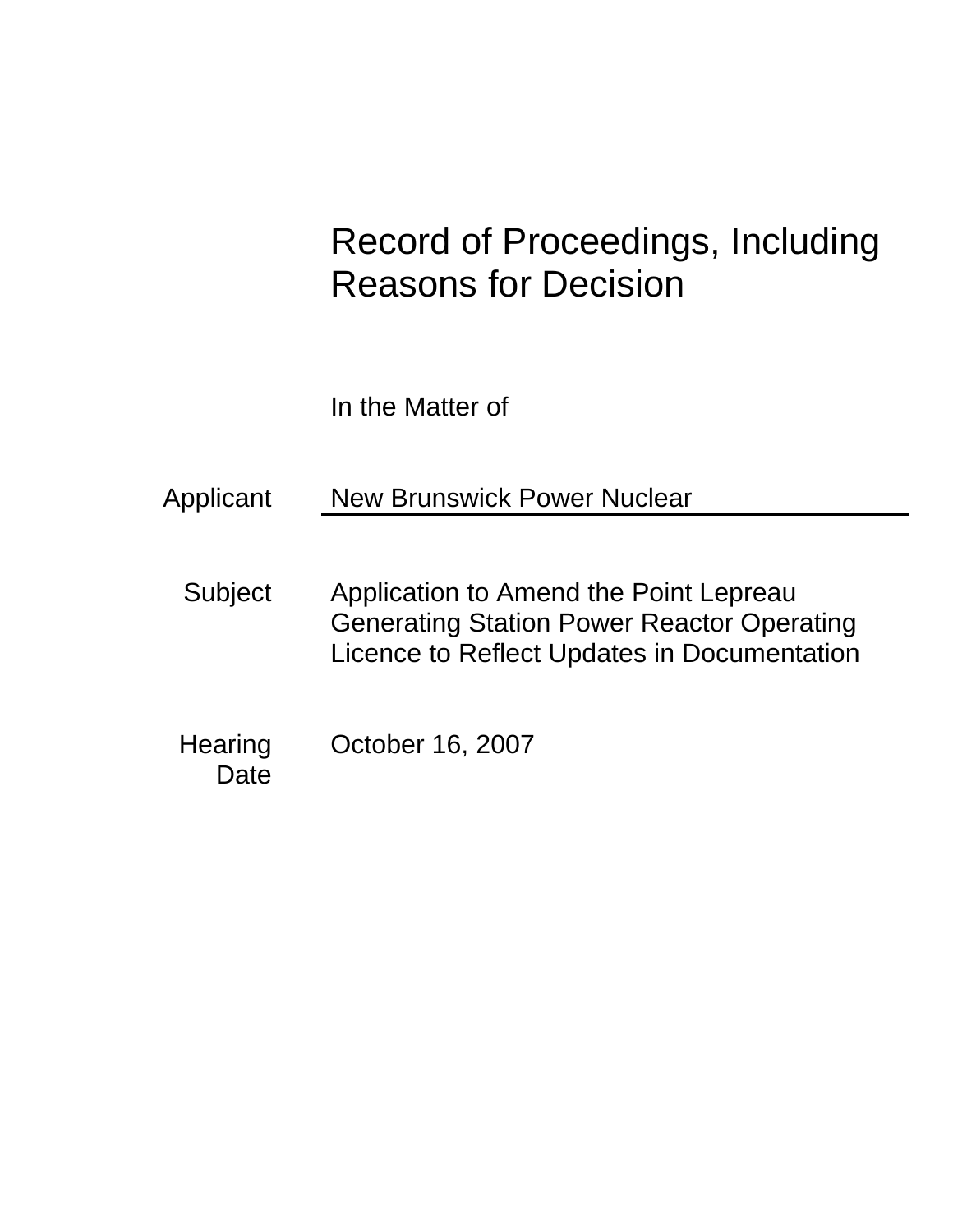# **RECORD OF PROCEEDINGS**

| Applicant:                                | <b>New Brunswick Power Nuclear</b>                                                                                               |
|-------------------------------------------|----------------------------------------------------------------------------------------------------------------------------------|
| Address/Location:                         | Point Lepreau Generating Station, P.O. Box 600,<br>Lepreau, NB, E5J 2S6                                                          |
| Purpose:                                  | Application to amend the Point Lepreau Generating Station Power<br>Reactor Operating Licence to reflect updates in documentation |
| Application received:                     | August 15, 2007                                                                                                                  |
| Date of hearing:                          | October 16, 2007                                                                                                                 |
| Location:                                 | Canadian Nuclear Safety Commission (CNSC) Public Hearing<br>Room, 280 Slater St., 14th. Floor, Ottawa, Ontario                   |
| Members present:                          | L.J. Keen, Chair                                                                                                                 |
| Secretary:<br><b>Recording Secretary:</b> | K. McGee<br>M. Young                                                                                                             |

**Date of Release of Decision:** 

**Licence:** Amended<br>**Decision:** October 24, 2007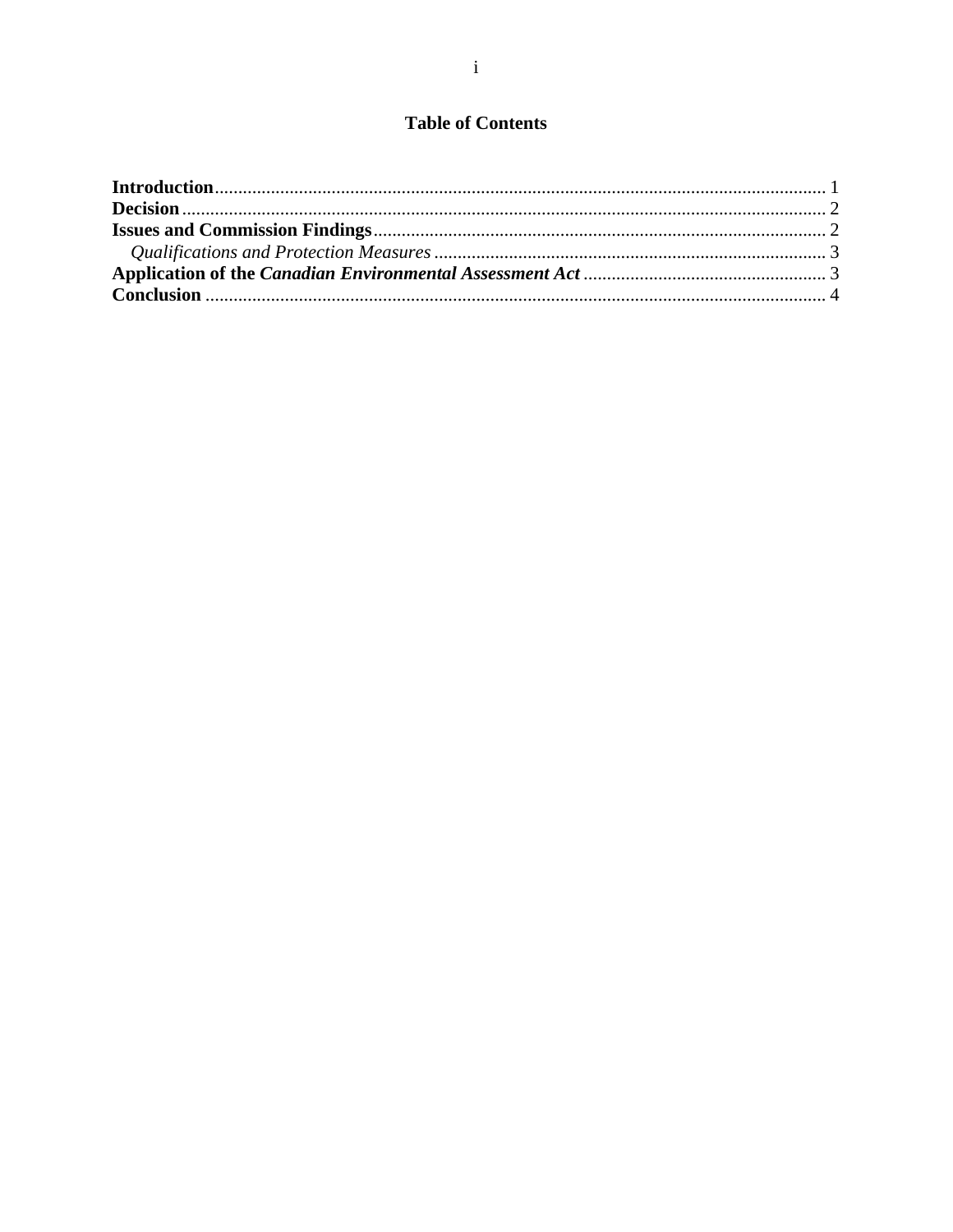# **Introduction**

- 1. New Brunswick Power Nuclear (NB Power) has applied to the Canadian Nuclear Safety Commission<sup>1</sup> (CNSC) for an amendment to its Power Reactor Operating Licence (PROL) for its Point Lepreau Nuclear Generating Station (PLNGS) located on the Lepreau Peninsula in New Brunswick. The current licence is PROL 17.03/2011.
- 2. NB Power proposes to revise the PLNGS document entitled "Operating Policies and Principles" (OP&P). The proposed revision is mainly required to address issues which are anticipated to occur either during the planned 2008 refurbishment or as a result of system changes implemented during the refurbishment. The proposed revision also includes changes aimed at improving clarity and the correction of minor typographical errors. The revision of the OP&P requires a corresponding amendment to PROL 17.03/2011.
- 3. NB Power also requested an amendment to PROL 17.03/2011 to include a reference to the new revisions of two updated site plan drawings.
- 4. The proposed licence amendments would include changes to the following sections of PROL 17.03/2011:
	- Condition 2.1,
	- Part I of Appendix A and
	- Appendix B.

#### Issue

- 5. In considering the application, the Commission was required to decide, pursuant to subsection 24(4) of the *Nuclear Safety and Control Act*<sup>2</sup>:
	- a) if NB Power is qualified to carry on the activity that the amended licence would authorize; and
	- b) if, in carrying on that activity, NB Power would make adequate provision for the protection of the environment, the health and safety of persons and the maintenance of national security and measures required to implement international obligations to which Canada has agreed.

 $\overline{a}$ 

<sup>&</sup>lt;sup>1</sup> The *Canadian Nuclear Safety Commission* is referred to as the "CNSC" when referring to the organization and its staff in general, and as the "Commission" when referring to the tribunal component. 2

 $2$  S.C. 1997, c. 9.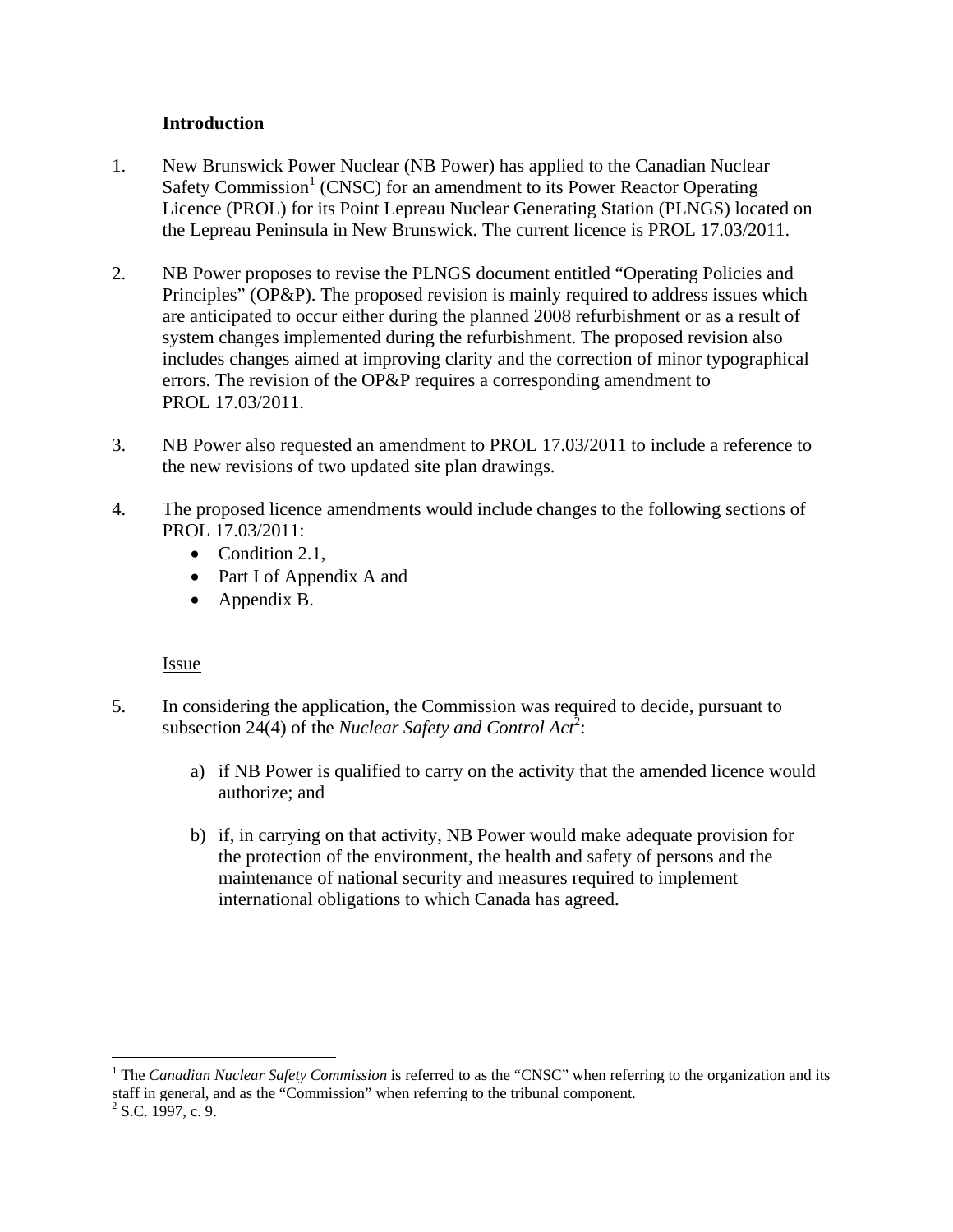#### **Hearing**

- 6. Pursuant to section 22 of the NSCA, the President of the Commission established a Panel of the Commission to review the application. In establishing the process, a standing panel on procedural matters determined that it was not necessary to hold a public hearing on the matter, and the hearing was conducted by a panel of one commission member, based on written submissions.
- 7. The Commission, in making its decision, considered information presented for a hearing held on October 16, 2007 in Ottawa, Ontario. During the hearing, the Commission considered written submissions from CNSC staff (CMD 07-H146) and NB Power (CMD 07-H146.1).

### **Decision**

8. Based on its consideration of the matter, as described in more detail in the following sections of this *Record of Proceedings*, the Commission concludes that NB Power is qualified to carry on the activity that the amended licence will authorize. The Commission is also satisfied that NB Power, in carrying on that activity, will make adequate provision for the protection of the environment, the health and safety of persons and the maintenance of national security and measures required to implement international obligations to which Canada has agreed. Therefore,

> the Commission, pursuant to section 24 of the *Nuclear Safety and Control Act*, amends Power Reactor Operating Licence PROL 17.03/2011 issued to New Brunswick Power Nuclear for its Point Lepreau Nuclear Generating Station. The amended licence, PROL 17.04/2011, remains valid until June 30, 2011, unless suspended, amended, revoked or replaced.

9. The Commission includes in the amended licence the conditions as recommended by CNSC staff in CMD 07-H146.

#### **Issues and Commission Findings**

10. In making its licensing decision, the Commission considered a number of issues relating to NB Power's qualification to carry out the proposed activities and the adequacy of the proposed measures for protecting the environment, the health and safety of persons, national security and international obligations to which Canada has agreed.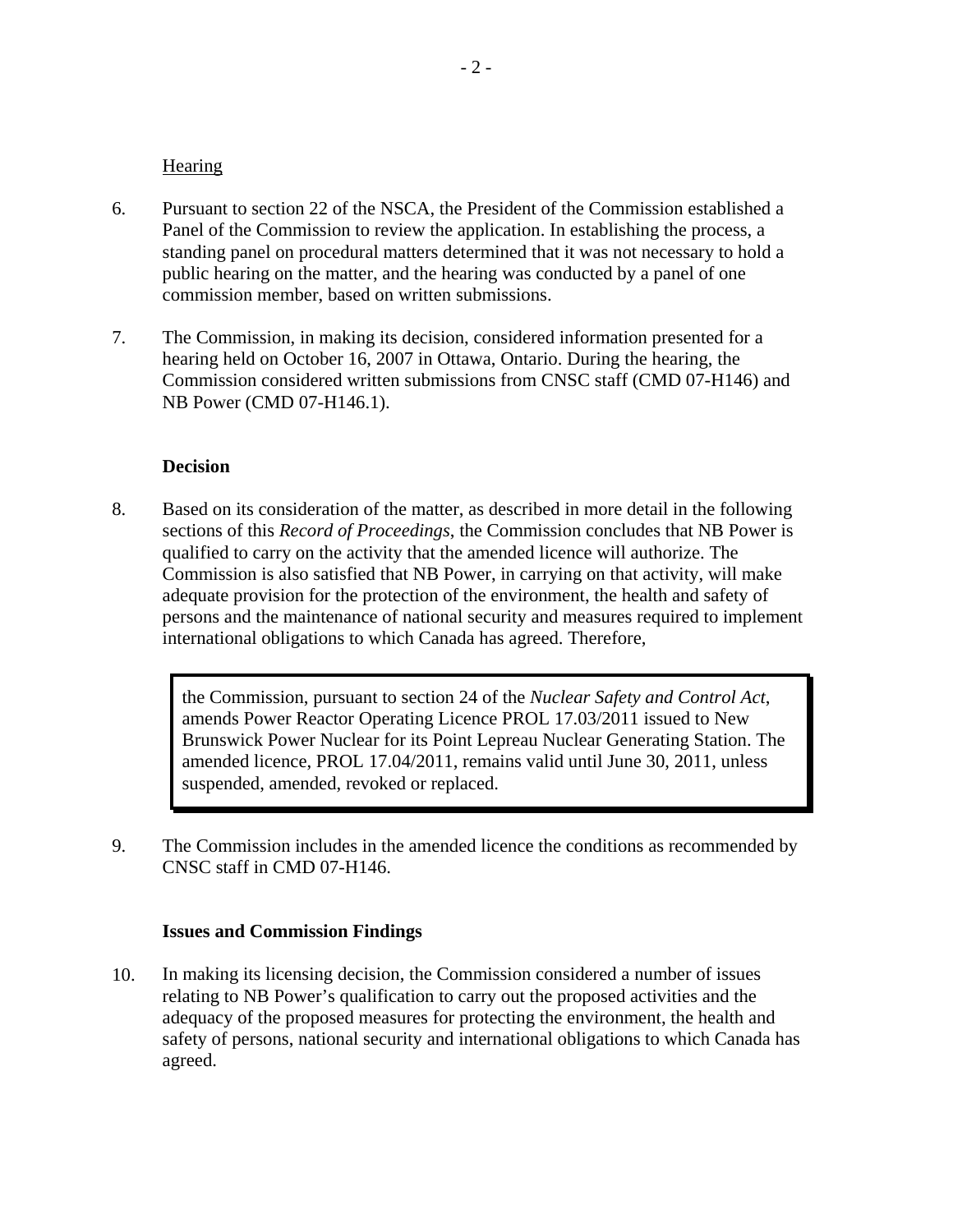# *Qualifications and Protection Measures*

- 11. NB Power requested revisions to the OP&P to accommodate station conditions resulting from the planned 2008 refurbishment outage, to improve the clarity of the wording of certain clauses and to correct minor typographical errors. CNSC staff stated that the anticipated refurbishment outage station conditions that need to be accommodated by the OP&P relate to the Defuelled Core State (DCS) and to the Fresh Fuel Core State (FFCS). CNSC staff noted that the proposed changes to the OP&P pertain mostly to the operational requirements associated with systems that are not required to be available during the DCS and the FFCS. CNSC staff stated that the OP&P document also requires revisions to several sections in order to reflect station operation with three, rather than the current two, standby generators.
- 12. CNSC staff detailed all of NB Power's proposed revisions in its submission, highlighting the changes and providing the rationale for each. In addition, CNSC staff listed the revisions required to correct typographical errors.
- 13. CNSC staff explained that the third standby generator will be an "installed spare" capable of being selected to replace either of the current two standby generators. CNSC staff noted that the third standby generator is being installed to enable the station to better meet existing requirements and not to meet any additional requirements.
- 14. CNSC staff stated that the two revisions to the site plan drawings are required following the completion of construction work relating to the Solid Radioactive Waste Facility and to the new Administration Building.
- 15. CNSC staff stated that the proposed requests do not pose any unreasonable risk to the health and safety of persons, protection of the environment, maintenance of national security, and measures required to implement international obligations to which Canada has agreed.
- 16. The Commission is satisfied that that the proposed revisions to the OP&P largely relate to the operational requirements associated with systems that are not required during DCS and FFCS. The Commission is also satisfied that the proposed revisions provide clarity or reduce potential confusion in the OP&P.

# **Application of the** *Canadian Environmental Assessment Act*

- 17. Before making a licensing decision, the Commission must be satisfied that all applicable requirements of the *Canadian Environmental Assessment Act*3 (CEAA) have been fulfilled.
- 18. CNSC staff reported that it had completed an Environmental Assessment (EA) determination. CNSC staff stated that there was no requirement for an EA pursuant to subsection 5(1) of the CEAA.

 $\overline{a}$  $3$  S.C. 1992, c. 37.